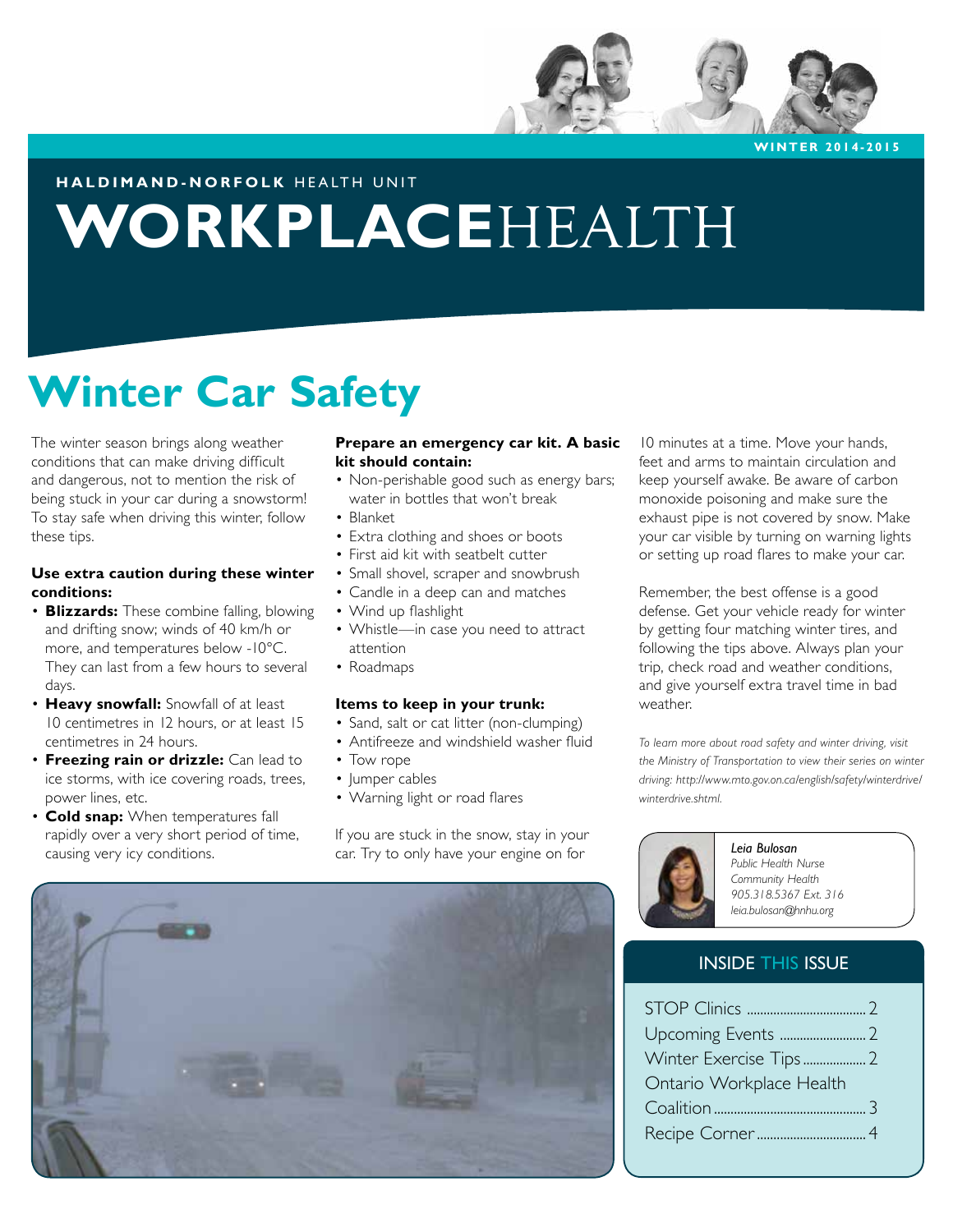## **It's almost time for new resolutions. Why not make a resolution that benefits both you and everyone around you? Quitting smoking is one of the most healthiest decisions you can make..**

As soon as a smoker quits smoking, the risk of heart disease and stroke lowers\*

- **20 minutes after quitting:** Your heart rate and blood pressure drop.
- **12 hours after quitting:** The carbon monoxide level in your blood drops to normal.
- **2 weeks to 3 months after quitting:** Your circulation and lung function improves.
- **1 to 9 months after quitting:** Coughing and shortness of breath decrease; cilia (tiny hair-like structures that move mucus out of the lungs) start to regain normal function increasing the ability to handle mucus, clean the lungs, and reduce the risk of infection.
- **1 year after quitting:** The risk of coronary heart disease is half that of a smoker.
- **5 years after quitting:** Risk of oral, throat, esophageal and bladder cancer are cut in half. Cervical cancer and stroke risk can fall to that of a non-smoker.
- **10 years after quitting:** The risk of dying from lung cancer is half that of a smoker. The risk of cancer of the larynx (voice box) and pancreas decreases.
- **15 years after quitting:** The risk of coronary heart disease is that of a non-smoker's.

#### *(Health Canada, 2005).*

For more information, please contact the Haldimand Norfolk Health Unit.

# **STOP Clinics**

The Haldimand-Norfolk Health Unit would like to partner with workplaces to bring STOP (Smoking Treatment for Ontario Patients) clinics to their employees. After attending an information session and talking one-on-one with a public health nurse, participants will receive a 5-week supply of Nicotine Replacement Therapy (NRT) patches free of charge. The clinics are funded by the Centre for Addiction and Mental Health (CAMH) in Toronto. This is a low cost way to support employees interested in quitting smoking.

Please feel free to contact me with any questions, or if you would like to bring STOP clinics to your workplace and start the year off on a healthy note!

# **Jpcoming Event**

# **January**

- Alzheimer Awareness month
- Jan. 18-24 National Non-Smoking Week
- Jan. 27 Family Literacy Day



- Heart Health month
- Feb. 4 World Cancer Day
- Feb. 14 Sexual Health and Reproductive Health Awareness Day

# **WINTER exercise tip**

If getting fit is one of your New Years' resolutions or you're just continuing to stay fit this winter, keep these tips in mind:

- Warm-up and stretching is especially important at any time during the colder months, as the body's temperature is generally a little lower and the joints take a little bit longer to warm up properly.
- Drink plenty of water. Many people forget the importance of water during the colder months.
- Whenever exercise is stopped or paused for any longer than a couple of minutes, take off any wet clothes as soon as possible and put on a jacket and tracksuit pants to avoid getting a chill.

Shovelling snow, going for hikes, building a snowman and going tobogganing are all free, easy winter activities that will add some variety, get your heart rate up and body sweating!

*Mayo Foundation for Medical Education and Research, 2010.*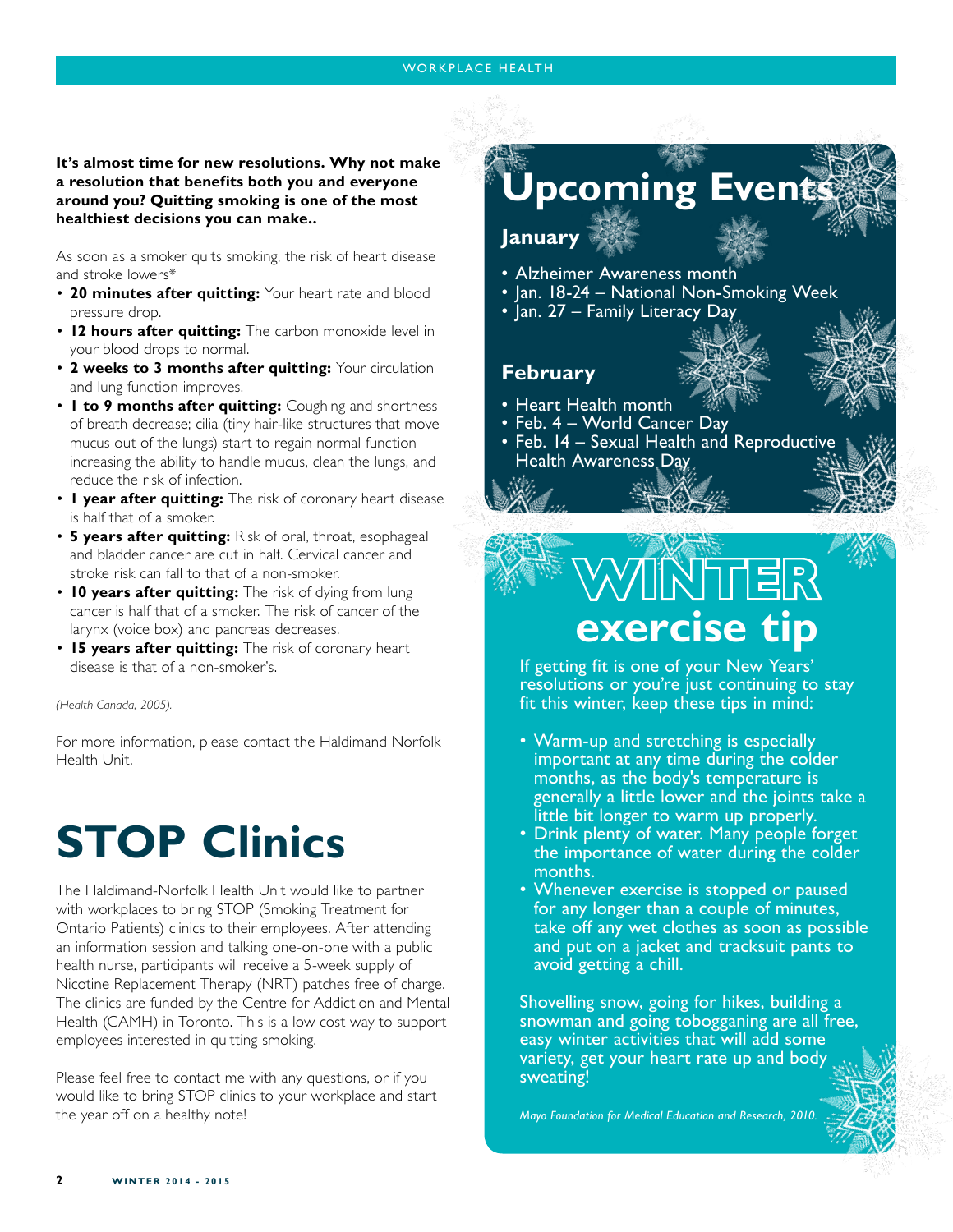# Ontario Workplace **HEALTH COALITION MODEL**

Looking to get a fresh start on workplace health projects in the New Year? The Haldimand-Norfolk Health Unit is adopting the updated Ontario Workplace Health Coalition (OWHC) model, released in 2013.



**The model suggests that a healthy workplace has four key elements:** occupational health and safety; health and lifestyle practices; organizational culture; and organizational social responsibility. These are achieved through education and awareness, skill building, and supportive environments.

**There are four steps to implementation:** Plan, Do, Check, Act. The model works cyclically, returning to the Plan step when starting a new initiative, or to change an initiative based on results and feedback.

**To learn more about this model, and to see how you can apply it to your workplace, contact Leia Bulosan at the Haldimand-Norfolk Health Unit by phone (905-318-5367 ext. 316) or by email (leia.bulosan@hnhu.org).** 

*Ontario Workplace Health Coalition, 2013*